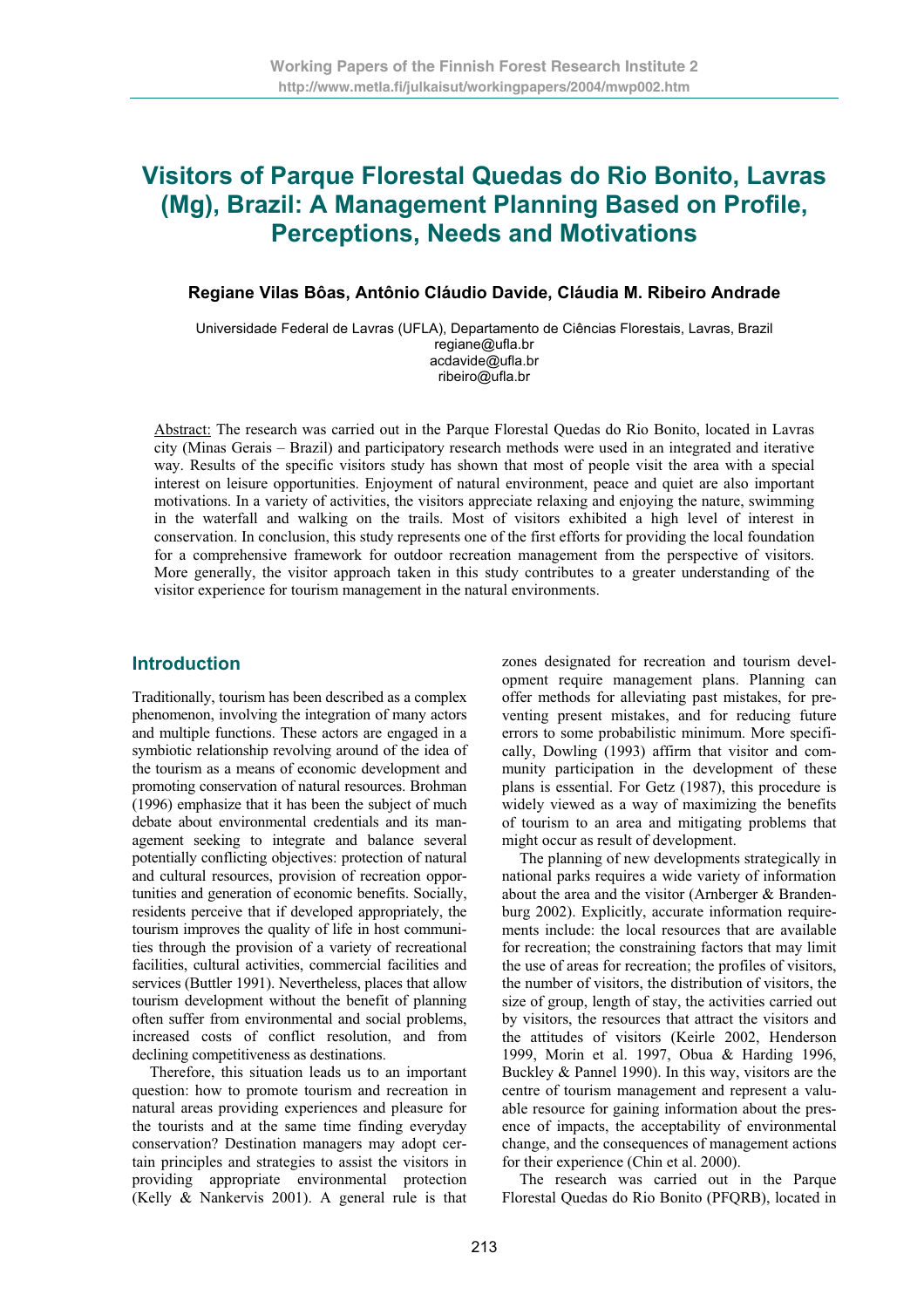Lavras city (Minas Gerais – Brazil) with emphasis in its visitors. The study has the main intention of gather information that will contribute for to provide data to future planning of the area's activities and potential management actions in a way to conciliate the educational and recreational needs of the visitors with the conservation of the natural resources. Specifically, the aims of this study were to identify geographic and sociodemographic characteristics, to analyse psychographic characteristics and to clarify the behavioural attributes of the visitors.

# **Study Area**

The PFQRB is situated in a gradient from 13 km south of the city of Lavras (Minas Gerais, Brazil). It covers a total area of approximately 210 hectares and there is only one access point by road to the Park. The area is characterized by high rates of biodiversity, comprises several levels of vegetation and shows some degrees of human interference for to open spaces for wood extraction, etc. The mountains topography hosts ecosystems ranging from humid in the river valleys to dry at higher elevations. The woodland covering the Park has large habitat diversity on a variety of soil.

The many natural features of the area (waterfall, bush, landscape) provide the resources for visitation and are suitable for walking, research, environmental activities, etc. The area offers opportunities to day visitors and those wishing to take short breaks. Infrastructure within the Park is consisting of only essential visitor facilities, including walking trails, artificial lake, and scenic overlook.

# **Methods and Data Collection**

This research concentrated especially on the important information for planning and management of recreation development at the PFQRB. The research methodology adopted a strategy constituted of three main phases:

*First phase:* it consisted in surveys in the place with emphasis on subjects related to the natural resources, infrastructure and visitation systems in way to get clearer picture of site, the actual position in the management structure and other analyses and interpretations providing the basis for planning and management of the recreation. Therefore, important information to the development of tourist activities was gotten, such as aspects of the physical environment (climate, geology, geomorphology, relief, soils and hydrology); aspects of the biological environment (vegetation and wildlife); carrying capacity and zoning. Secondary sources of information were extracted from previous publications, project reports, official records, management plan and other literature about the research site.

*Second phase:* condition at leisure or recreation sites vary enormously, depending on the season, the day of the week and the time of day (Veal 1997). Thus, the sampling strategy was stratified random sample, in the period from January to December 1999 and the questionnaire surveys was be used as an ideal mean of providing the information. Users of the area were interviewed in selected places of high recreational frequentation, and no more than one person per group was chosen, in order to avoid duplications (Atauri et al. 2000). Responses were obtained from a total of 9549 individuals.

*Third phase:* during the research period with visitors in the area, was be used to collect data other technique in addition to questionnaires survey such as participant observation, which involve gathering information about people's behaviour without their knowledge. Details of visitors characteristics obtained from observation were used in this research as a way of check visitor's behaviour, activities developed and attitudes. For this, was be chosen sites which provide suitable conditions for observation of behaviour of the visitors. Such detail was used also as a way of check the accuracy of the questionnaire and to 'weight' the results of questionnaire survey.

# **Results and Discussion**

### **Geographic characteristics**

The survey found that 87.4% of the visitors come from Minas Gerais State and the rest are from São Paulo, Rio de Janeiro and another States. A total of 63.6% of the visitors from Minas Gerais originate from town of Lavras, indicating a more intense visitor frequency among the inhabitants. Probably, the main reason is the relative position of the Park to the agglomeration of Lavras (70.000 inhabitants). Visitors studies conducted by Arnberger and Brandenburg (2002), detected that the visitors are also from the nearby to The Danube Foodplain National Park (Austria). Also, Wagar (1963) found that the respondents living closet to the Monongabela National Forest (Virginia) and Allegheny National Forest (Pennsylvania) visited the areas most frequently. Local residents can be harshest critics of local attractions and can act as tour to friend and relatives who visit the area (Moscardo 1999). Nevertheless, the benefits of tourism should be diffused through many communities, not concentrated on a narrow coastal strip or scenic valley (Lane 1991).

### **Sociodemographic characteristics**

Some researchers have examined sociodemographic characteristics to increase understanding of ecotourists and to improve marketing and management efforts. Thus, in an effort to provide more detail to the profile of the visitors, the survey sought information on age, educational level, gender, occupation and income from respondents (Table 1). The largest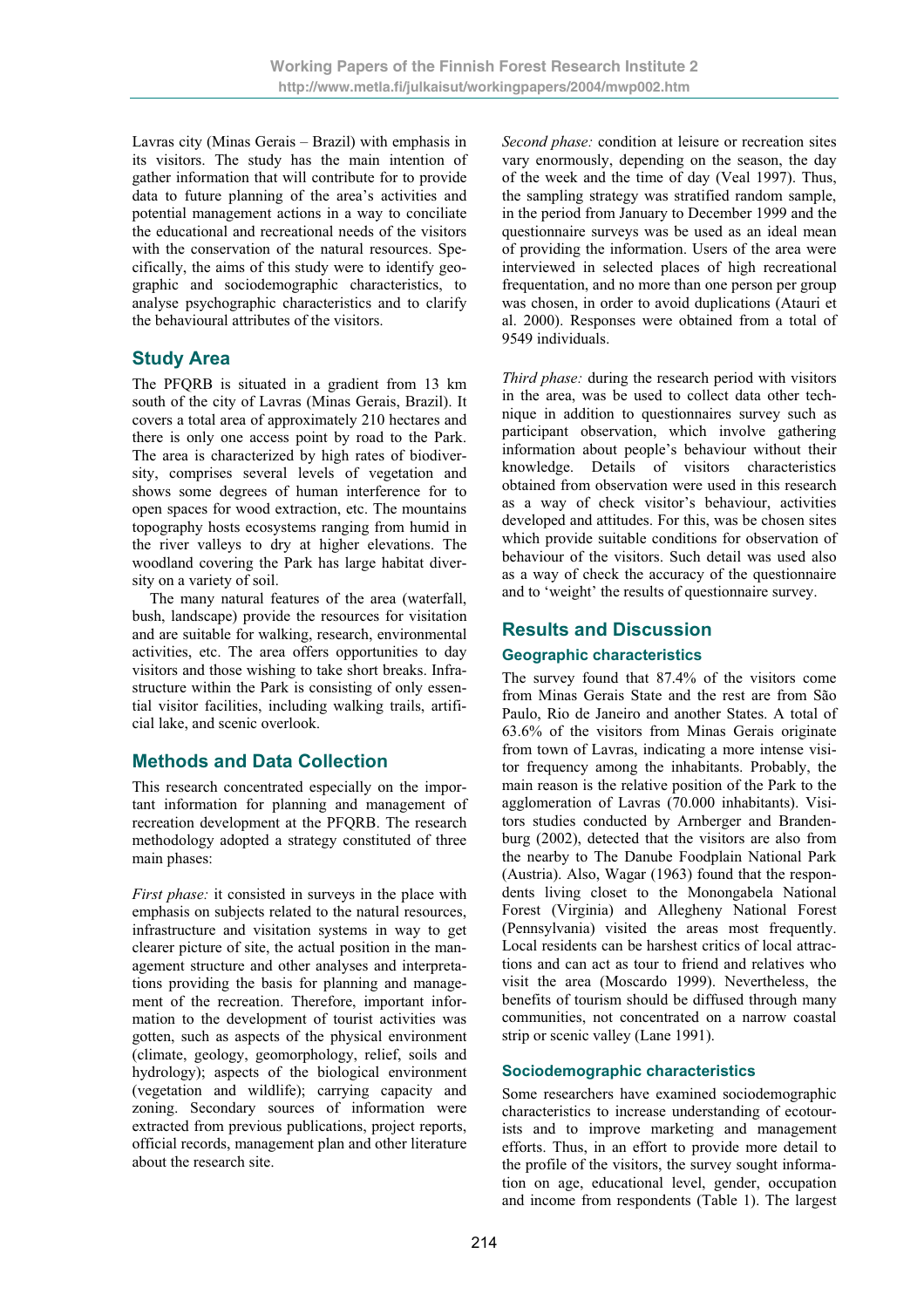group of visitors are predominantly aged between 21 and 30 years old (25.9%), followed by less than 10 years old (25.3%) and fewer visitors aged 50 years old or over. Based on the results, suppose that the PFQRB is visited by young people (maybe couples) in company of their children, who are people having create their family and come to the area for enjoying the outdoor recreation. Nevertheless, this finding does not agree with Seeley's observation (1990) that more single people tend to participate in outdoor recreation than married ones. According to Chin et al. (2000) in studies conducted in Bako National Park (Borneo), wilderness visitors also tended to be young. Nevertheless, these results contrast with surveys conducted by Hvenegaard and Dearden (1998) and Roovers et al. (2002). Their results showed that the average age from ecotouristis was around of 40 years.

More than half (59.4%) of the visitors are male. It is recognized from the other research in natural areas that males are slightly more representative of the group (Fennell 1999).

As far as the educational status is concerned, most of them (39.2%) has secondary education level and 38.6% has a high level of formal education possessing university undergraduate degree. It shows that the respondents who visit the site have high educational level (also suggested by Roovers et al. 2002). Probably, this result is due to the city of Lavras to possess a large number of schools and universities. Also, these kind of people need more relation in quite surroundings and make larger demand for recreation in natural places (Roovers et al. 2002). Research carried out by Fenneell (1990) published by Page and Dowling (2002) also found that Canadian ecotourists who had visited destinations as Kenya and Costa Rica showed that they have high levels of education.

Concerning the occupation, the respondents are professionals in different areas. For instance, 20.9% are in administrative or business positions and 21.3% in service work. 16.9% are student, 7.7,% are teachers, 3.7% are in industrial areas, 2.9% are in armed forces. 2.9% are housewife and 1.9% are retired. In a smaller proportion (0.1%) are in clerical work. In the present case, the survey found that 35.5% of visitors have monthly earnings between 1 to 3 minimal salary (1 minimal salary – s.m.– is equivalent to R\$ 243.00 and the coin is Brazilian Real), 24.5% have a income from 3 to 6 s.m., 18.3% have a income from 7 to 10 s.m. and, finally, 21.7% have a income more than 10 s.m.

#### **Pyschographic characteristics**

#### *Activities participation and preferences*

All recreation visitors were asked to answer multiple choice questions about preferred activities. Roovers et al. (2002) consider that in modern society there is a tendency to more active recreation. Nevertheless, in a variety of activities, is remarkable that 46.7% of all visitors explicitly appreciate relaxing and enjoying the nature. They consider that outdoor activity associated Table 1. Sociodemographic characteristics of visitors surveyed at PFQRB.

| Sociodemographic characteristics          | %<br><b>Visitors</b> |
|-------------------------------------------|----------------------|
| Age                                       |                      |
| Less than 10 years                        | 25.9                 |
| 11 to 20 years                            | 14.8                 |
| 21 to 30 years                            | 25.3                 |
| 31 to 40 years                            | 20.2                 |
| 41 to 50 years                            | 9.7                  |
| More than 51 years                        | 4.0                  |
| Educational level                         |                      |
| <b>Illiterate</b>                         | 1.6                  |
| Primary school                            | 20.6                 |
| Secondary school                          | 39.2                 |
| University                                | 38.6                 |
| Gender                                    |                      |
| Male                                      | 59.4                 |
| Female                                    | 40.6                 |
| Occupation                                |                      |
| Administrative/business/management        | 20.9                 |
| Service                                   | 21.3                 |
| Student                                   | 16.9                 |
| Teacher                                   | 7.7                  |
| Industrial area                           | 3.7                  |
| Armed forces                              | 2.9                  |
| Housewife                                 | 2.9                  |
| Retired                                   | 1.9                  |
| <b>Clerical work</b>                      | 0.1                  |
| Income: Minimal salary (m.s.): R\$ 243.00 |                      |
| 1 to 3 m.s.                               | 35.5                 |
| $3$ to 6 m.s.                             | 24.5                 |
| 7 to 10 m.s.                              | 18.3                 |
| Over 10 m.s.                              | 21.7                 |

with the natural environment is considered very important for their health. This kind of activity is highly dependent on the quality of the natural environment providing visitors a rewarding and enjoyable time (Kuo 2002). According to Murphy and Pearce (1995), several activities developed by backpackers in Australia are also based on the natural environment. Results supported by studies conducted by Jackson et al. (2002) in Chilkoot Trail National Historic Site (British Columbia) have found that appreciation and learning was the most important activities. As implied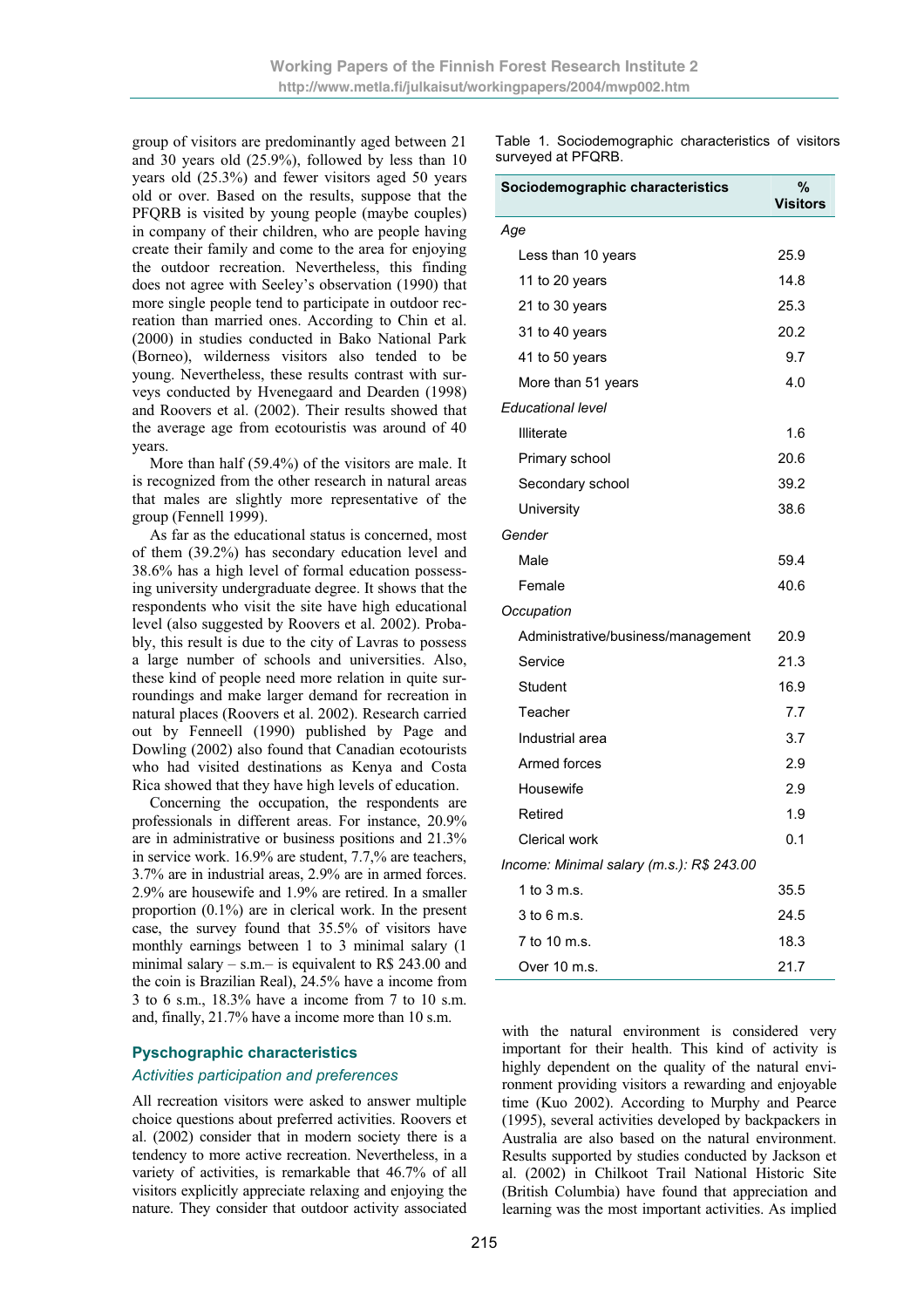by Dwyer and Edwards (2000), it has relevance because people who enjoy an experience associated with the natural environment will be more willing to pay fees or to make donations which can be used to manage and protected that environment.

The second most attractive in the area is the opportunity to swim in fresh water, which has a strong preference for 46.1% of the visitors. According to Fennell (1999), the water is the substance which play a critical rule in determining the type and level of outdoor recreational participation. The third activity is walking on the trails developed by 43.5% of the visitors, followed by walking on the area by 37.3%. Research reported by Barros (2003) also found walking to be the most common activity undertaken by visitors to Parque Nacional do Itatia, Brazil. These results also correspond to the findings of Roovers et al. (2002) on forest use in central Belgium. The other main pastimes can be observed in the Figure 1, which gives an idea of activities developed by respondents during their visit to the area. These results show that the activities developed in the area by the visitors are similar in others recent surveys in natural places (Obua and Harding 1996, Teixeira and Santos 1992).

The duration of visit in the area influence the kind of activities, or vice versa (see Figures 2, 3 and 4). Visitors who stay in the area for a short periods (1 to 2 hours), spend the time relaxing (41.2%), walking on the area (40.2%) or walking on the trails (33.6%). Nevertheless, activities as swimming tend to be more developed by visitors who stay in the area for larger periods (3 hours or more). Hence, the findings confirm that the management of visitor activities is equally important to the management of resources (Kuo 2002).

#### *Attractions in the area*

Natural tourist attractions offer visitors a range of desirable experiences. Nevertheless, sometimes it is difficult to distinguish between activities and attractions (Morgan & Lok 2000, Kelly & Nankervis 2001). The Table 2 demonstrates that the main activities is often the main attraction for visiting the area. Importantly, Swarbrooke (2002) recognizes that it is due to attractions to be a resource that provides the raw material on which the activity depends.

Over 35.0% of respondents indicated that swim in the waterfall is the main attraction in the area. Research reported by Ryan and Sterling (2001) also found that swimming is one of the factors that attract people to Litchfield National Park (Australia). Relaxing and enjoy nature together are also common attractive undertaken by visitors (15.9%) in the PFQRB. About 11.0% of the visitors have the walking on the trails as a pleasurable attraction, providing satisfaction to them. Finally, people who visit the



Figure 1. Distribution of the activities developed by visitors surveyed at the PFQRB.



Figure 2. Distribution of the activities developed by visitors who stay at the PFQRB for 1 to 2 hours.



Figure 3. Distribution of the activities developed by visitors who stay at the PFQRB for 2 to 3 hours.



Figure 4. Distribution of the activities developed by visitors who stay at the PFQRB for 3 to 4 hours.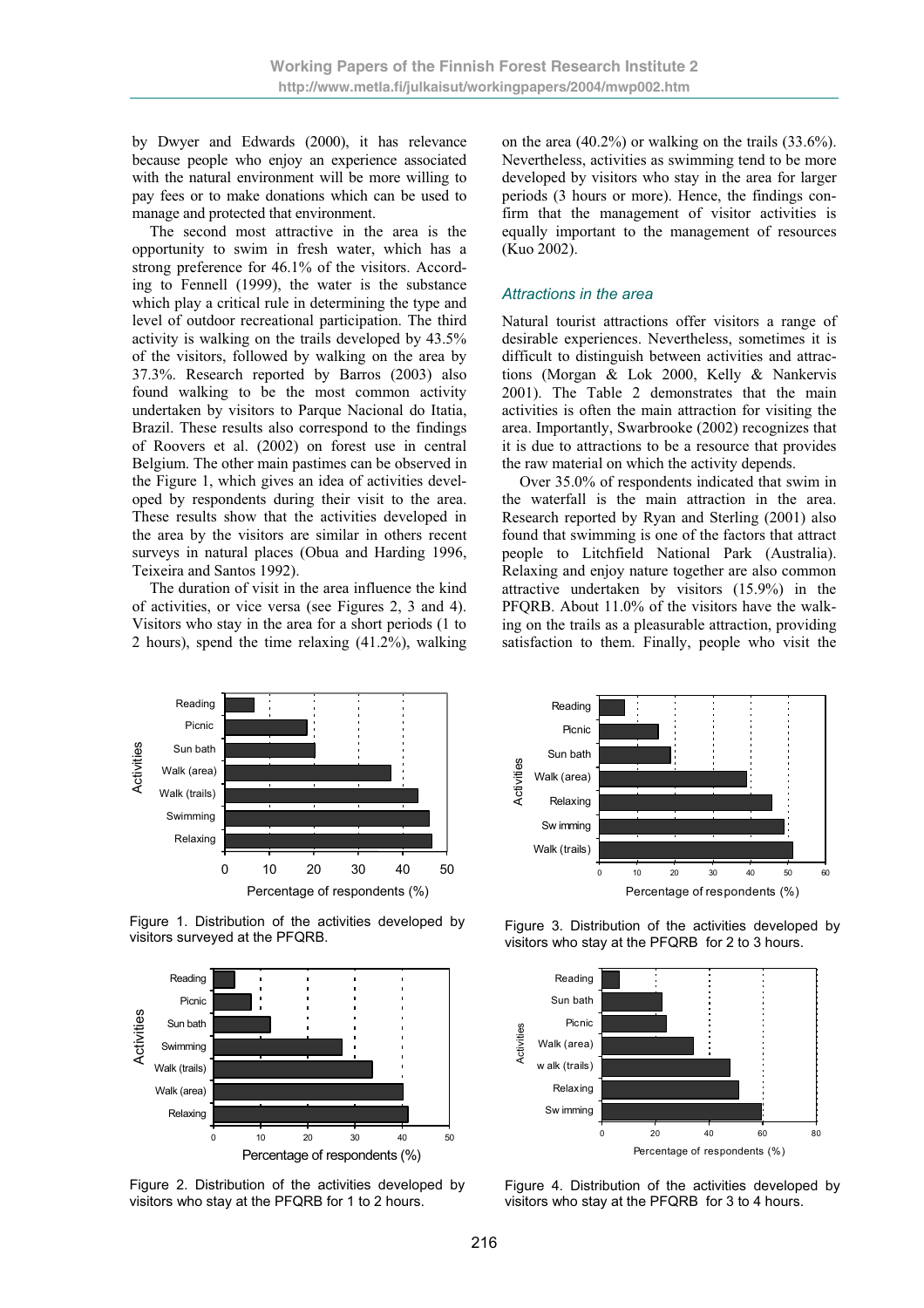Table 2. Comparative analysis of activities and attractions at the PFQRB.

| <b>Activities</b>            | <b>Attraction</b>         |
|------------------------------|---------------------------|
| Swimming in fresh<br>water   | Relaxing and enjoy nature |
| Relaxing and enjoy<br>nature | Swimming in fresh water   |
| Walking on the trails        | Walking on the trails     |

area are attracted by the chance to enjoy the scenery  $(8.7%)$ , the peace and quiet  $(6.6%)$  and the cleaning of the area (4.2%). According to Kelly and Nankervis (2001), in Australia many tourists are attracted to by the opportunity to experience rainforest vegetation and observe animal inhabitants. Hvenegaard and Dearden (1998) working with wilderness use in Thai National Park (Thailand), found that the area has many natural and cultural attractions, including the summit, birds and other wildlife, waterfalls, walking trails, scenic overlooks, caves and cool climate. Therefore, attractions can be arranged according to their general environment characteristics and specific features (Shaw & Williams 1998).

#### *Visit motivations*

Tourists are not always all the same (Elands & Lengkeek 2000). Every tourist is different and there are the factors they are motivated by. Thus, motivation has been fundamental to tourism researchers interested in the "why" of tourist travel (Fennell 1999).

Examining the motivating factors, several factors emerged (Figure 5). Visitors gave various reasons for choosing to visit the area. Nevertheless, most of people (29.2%) visit the area with a special interest on leisure opportunities and the second major reason is enjoyment of natural environment (26.1%). The peace and quiet (12.4%) are of less significance in choosing to visit the PFQRB. The existing studies of Arnberger and Brandenburg (2002), also indicated that approximately one-third of the visitors to The



Figure 5. Visit motivations towards to visit at the PFQRB.

Danube Foodplain National Park (Austria) is really interested in the environment. Research quoted by Jackson et al. (2002), noted that specific motivations of skiers and snowmobilers in Chilkoot Trail National Historic Site (British Columbia) are natural environment, escapism and socialization. Parks and protected areas, according to Fennell (1999), have a certain mystique to travelers interested in some of the best representative natural regions or countries.

On an idea of protected area as an important reason for deciding to visit, about 38% said it was important. Besides, most of visitors (82.7%) exhibited a high level of interest in participating of environmental education and conservation program. Educational levels, income or age did not influence the interest of the visitors in participating of nature programs. The importance of education in general

has been recognized by many authors and organizations concerned with encouraging sustainable practices. According to Chin et al. (2000) and Moscardo (1999) this interest of visitors can signals an opportunity for the use of education as potential management tool achieving sustainability.

#### *Provision of support facilities and infrastructure*

Ecotourists' needs on infrastructure differ significantly from those of mass tourism (Saleh and Karwacki 1996). Nevertheless, there is growing community expectation of high quality facilities and interpretation at natural attractions (Dwyer & Edwards 2000). Therefore, within the scope of the research, visitors were also asked to give their opinions on the improvements to the area. According to Chin et al. (2000), these parameters can be examined to identify possible indicators for monitoring the area. When respondents were asked what they would like to see in the area about facilities and infrastructure, basic day facilities are demanded as snack bar and toilets replied by 77.6% and 72.0%, respectively.

Support facilities required by the visitors include yet, sport centre (46.4%), medical assistance (45.9%), camp grounds (36.0%), picnic sites (21.3%), interpretation facilities (15.4%) and walking tracks (13.8%). In contrast to these facilities required, only 13.4% of the visitors appreciate an interpretative/information centre. The satisfaction with facilities plays a large role in the ecotourist's intention to return. Nevertheless, there is no need to construct elaborate accommodation and facilities in the area. It is true especially when the visitors enjoy the wilderness environment, relax, swim and walk as favourite leisure activities (Saleh & Karwacki 1996).

#### *Improvements and additional services*

One of the main of the survey was to obtain suggestions about possible improvements and additional services in the area. When asked to indicate what they think about the possible developments in the area, respondents emphasized the desire by basic services.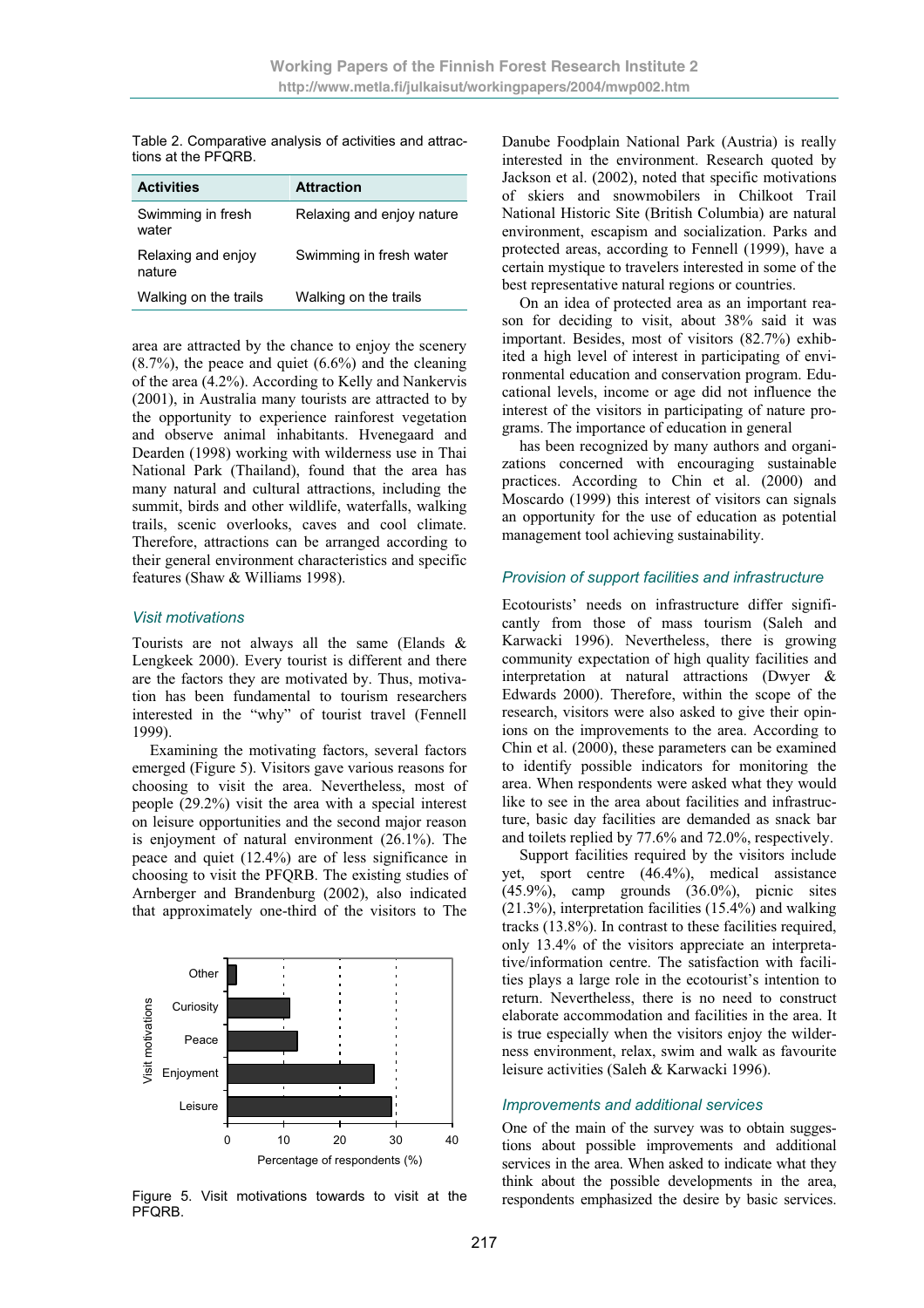The most respondents (49.1%) explicitly are demanding in regard to provision of information about nature and conservation. In fact, ecotourists place a high emphasis on learning about nature (Saleh & Karwacki 1996). This fact dictates the need of the visitors in gain an understanding of the area on its landscapes, and local people and culture (Lane 1991). Users (35.5%) also claim the provision of maps and signs in the area, a strategy which is also supported by Müller (1995) and Schneider (1996).

As expected, approximately 41.0% of the interviews suggest that information about the area as a tourist destination should be circulated more widely. In the present case, 40.2% of the visitors concern about safety issues which indicate that visitors see the possibility of some actions reducing the quality of their experience. Furthermore, about 33.8% are really interested in a regular transport, while a minimum of 19.1% of the other suggest guided walks as a additional services in the area. It is interesting to note that such perceptions are not based on previous experiences in natural sites, because 56.1% of the visitors have no past experience with recreational facilities in other natural places. This shows that the visitors are not expert travelers. Nevertheless, these results found are supported by surveys of visitors to natural areas as Bako National Park, Corneo (Chin et al. 2000) and Grasslands National Park, Canada (Saleh & Karwacki 1996).

#### *Behavioural characteristics*

It was asked to the visitors how they arrive at the PFQRB. About the transport, the car is the most popular and almost 90% said use private car for arriving to the Park. The rest said they come by bicycle  $(5.4\%)$ , motorcycle  $(3.6\%)$ , walking  $(1.3\%)$ and a minor group by bus  $(0.6\%)$ . Findings from Arnberger and Brandenburg (2002) in The Danube Foodplain National Park (Austria), demonstrated that the visitors arrive on foot, by bicycle or by car. About the peak visit frequency, visitor arrivals is maximal in two periods. One peak occurs from 9:00 till 11:00 h and the other from 14:00 till 15:00h.

Information on visitor numbers is essential for a variety of strategic and operation planning tasks in park management (Cessford et al. 2002). Such broad support provides managers with a choice of direct and indirect strategies to address management concerns. Thus, analysis of information from the visitors' register indicates that it have been significant variations in the last years (see Figure 6).

The most intensely visited months are January, February and March. Generally, these months are hoter in the region and there are periods of holiday and Carnival. It is interesting to note that due to high precipitation in January (1997), October (1998) and in November (1998) the visit frequency was lower.

Ryan (1998), arguments that poor weather can be sources of dissatisfaction on holidays. The results on



Figure 6. Visit frequency at the PFQRB.

frequency indicate that the recreation is most intensive in weekends (89.1%). High visitor flows can cause multiple negative effects on the ecosystems (Shapochkin and Kiseleva 2002, Netherlands development organization 2001). Thus, fundamentally, the carrying capacity of the tourism in the research area should not be exceeded at the weekends.

44.7% of the visitors said visit the site around 1 to 3 times in the last year and almost 32.0% never visited the site before. About the visit duration, 37.0% of all visitors spend around 1 to 2 hours with the visit. To enhance rural development, tourist might be encouraged to stay longer in the Park, purchase local products, and hire local guiding and transportation services. Nearly 8% of the visitors groups visit the area alone and most respondents (92%) come in the company of one to 5 persons, generally friends and relatives. As expected, similar patterns can be observed in Swarbrooke and Horner (2001) and Dias and Rocha (1996).

A significant proportion (79.3%) said they learn about the Park simply by word of mouth and 5.1% of the visitors learn about the area from advertisements. A similar finding was reported by Bontempo (1994) in a study of ecotourists in Brazil. He noted that the majority of people who visited natural parks heard about them casually from friends and relatives.

## **Conclusions and Recommendations**

The main motive for this study was to provide information for the Park service about the geographic, sociodemographic and behavioural characteristics of the visitors and also to identify recreation preferences, desires, interests, motivations, perceptions and needs from the perspective of visitors on the area. Additionally, to provide data that can contribute the planning of the Park's visitor amenities without problems between tourism activity and resource protection. The existence of the recreation activities in the area enabled the collection of the detailed information and several conclusions can be made from the results presented in the article.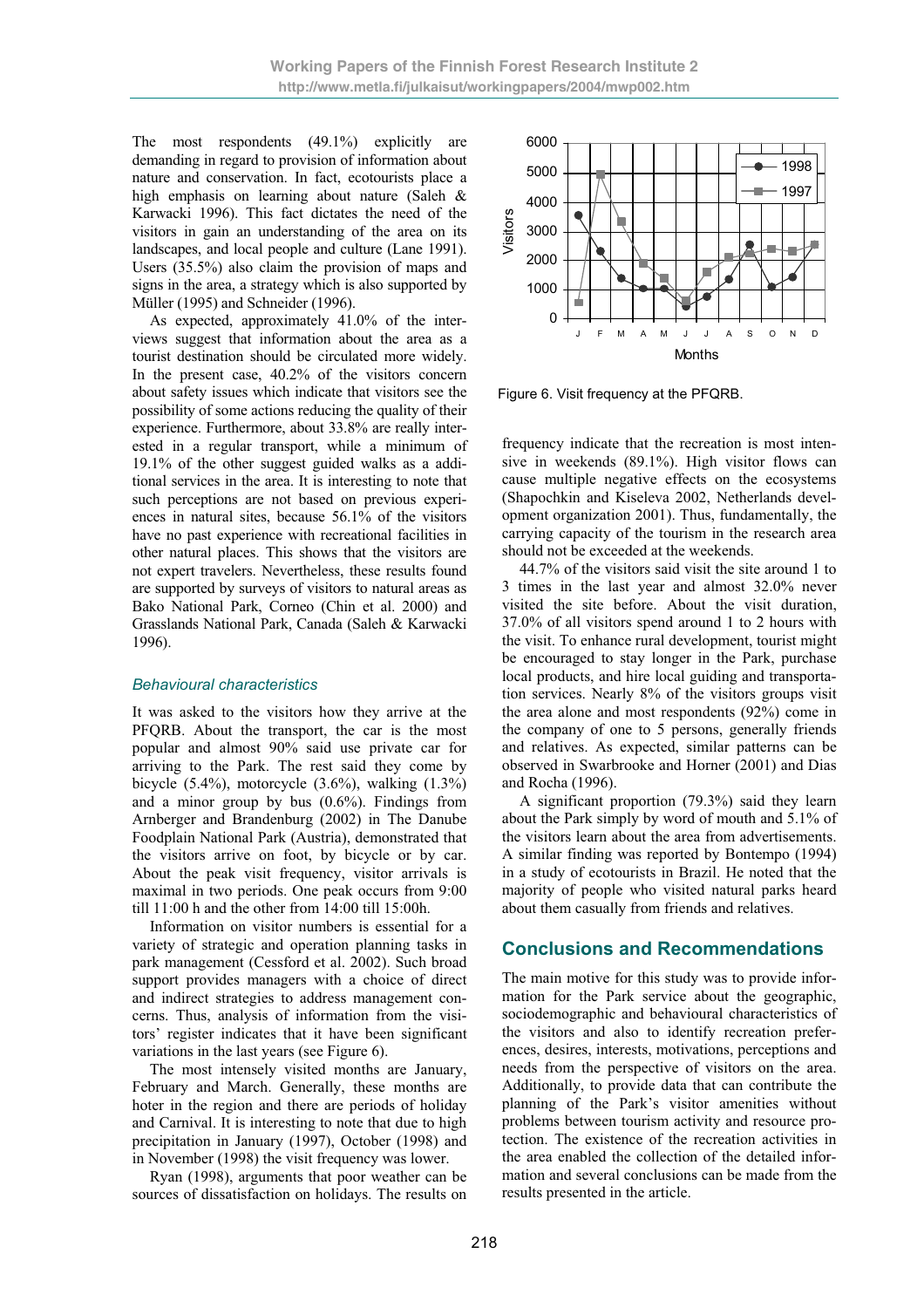With regarding to demographic attributes the data indicated a more intense visitor frequency among the inhabitants from Lavras. Effective local community involvement could be actively developed at the tourism site providing quality experience for visitors, conservation and regional development (Inskeep, 1991). Nevertheless, it is important to select people who have the ability to socialize with all kinds of tourists and they must be able to communicate appropriately (Netherlands development organization 2001).

Page and Dowling's study (2002) with ecotourists from several parts of the world indicates that the ecotourists tend to be older than other tourists, with higher education and income levels. Nevertheless, the PFQRB is visited mainly by young people in company of their children. They have high educational level and are male.

 Sometimes it is difficult to distinguish between activities and attractions (Morgan and Lok 2000, Kelly and Nankervis 2001). Given the findings of this paper, the main preferred activities (relaxing and enjoying the nature, swimming and walking) are also the main attraction in the area Support facilities required by the visitors include basic day facilities as snack bar and toilets. Yet, sport centre, medical assistance, camp grounds, picnic sites, interpretation facilities and walking tracks are also demanded. However, the planning of infrastructure and facilities must support tourist activity and in this case there is no need to construct elaborated accommodation and leisure facilities (Saleh and Karwachi 1996).

Suggestions for improvements and additional services is related to safety. They explicitly demand information about nature and conservation and claim the provision of maps and signs in the area. An interpretative/information centre can be build to information and interpretation services. The circulation of information about the area as a tourist destination is paramount to the visitors.

Results of the specific visitors study has shown that many people visit the area because of the need for direct contact with nature indicating the importance of learning about nature as part of their experience. 82.7% of visitors are highly receptive to educational strategies and involvement in conservation. This study provides additional indicators of the importance of experiences in natural places to the tourists. Local educational institutions could be encouraged to participate of education programs in the area using interpretation and education to help visitors to gain a better understanding of the natural environment, thereby enhancing experience and protection of the area (Chin et al. 2000). As Lucas (1990) notes such approaches are ideal for conservation reserves because they do not directly alter the natural environment.

The car is the most popular transport used for arriving to the Park. The visitor arrivals is maximal in two periods (from 9:00 till 11:00 h and the other from 14:00 till 15:00h). The recreation is most intensive in weekends and January, February and March are the months most intensely visited. The most of the visitors spend around 1 to 2 hours with the visit and come in the company of one to 5 persons, generally friends and relatives. A significant proportion learn about the Park simply by word of mouth.

The PFQRB represents a small Park within an urban context and this study provided some insights able to provide the Park service for a comprehensive framework for planning improvements in the area and managing the visitors. The suggestions given are based on the visitor profile, their behavior and perceptions in the present survey developed. Thus, possible weakness must be pointed out and finally the ameninties planning can be elaborated on. Additionally, this kind of research must to be repeated over time in a way that changes could be monitored and visitor statistical database maintained.

#### **References**

- Arnberger, A. & Brandenburg, C. 2002. Visitor structure of a heavily used conservation area: the Danube Foodplains National Park, Lower Austria. In: Arnberger, A., Branderburg, A. & Muhar, A. (eds.). Monitoring and Management of Visitor Flows in Recreational and Protected Areas. Proceedings of the Conference held at Bodenkultur University Vienna, Austria, January 30– February 02, 2002. Institute for Landscape Architecture and Landscape Management, Bodenkultur University Vienna. p. 7–13.
- Atauri, J.A., Bravo, M.A. & Ruiz, A. 2000. Visitors' landscape preferences as a tool for management of recreational use in natural area: a case study in Sierra de Guadarrama (Madrid, Spain). Landscape Research. 25: 49–62.
- Barros, M.I.A. 2003. Caracterização da visitação, dos visitantes e avaliação dos impactos ecológicos e recreativos do Planalto do Parque nacional do Itatiaia. Thesis, Piracicaba, SP. 121 p.
- Bontempo, M. 1994. Análise sócio-econômica do turismo ecológico no Brasil: um estudo de caso. Viçosa: UFV, 117p. (Dissertação – Mestrado em Ciências Florestais).
- Brohman, J. 1996. New directions in tourism for third world development. Annals of Tourism Research 23: 48–70.
- Buckley, R. & Pannell, J. 1990. Environmental impacts of tourism and recreation in national parks and conservation reserves. Journal of Tourism Studies 1: 24–32.
- Butler, R.W. 1991. Tourism, environment and sustainable development. Environmental Conservation 18: 201–209.
- Cessford, G., Cockburn, S. & Douglas, M. 2002. Developing new visitor counters and their applications for management. In: Arnberger, A., Branderburg, A. & Muhar, A. (eds.). Monitoring and Management of Visitor Flows in Recreational and Protected Areas. Proceedings of the Conference held at Bodenkultur University Vienna, Austria, January 30–February 02, 2002. Institute for Landscape Architecture and Landscape Management, Bodenkultur University Vienna. p. 14–20.
- Chin, C.L.M., Moore, S.A., Wallington, T.J. & Dowling, R.K. 2000. Ecotourism in Bako National Park, Borneo: Visitor's Perspectives on Environmental Impacts and their Management. Journal of Sustainable Tourism 8: 20–35.